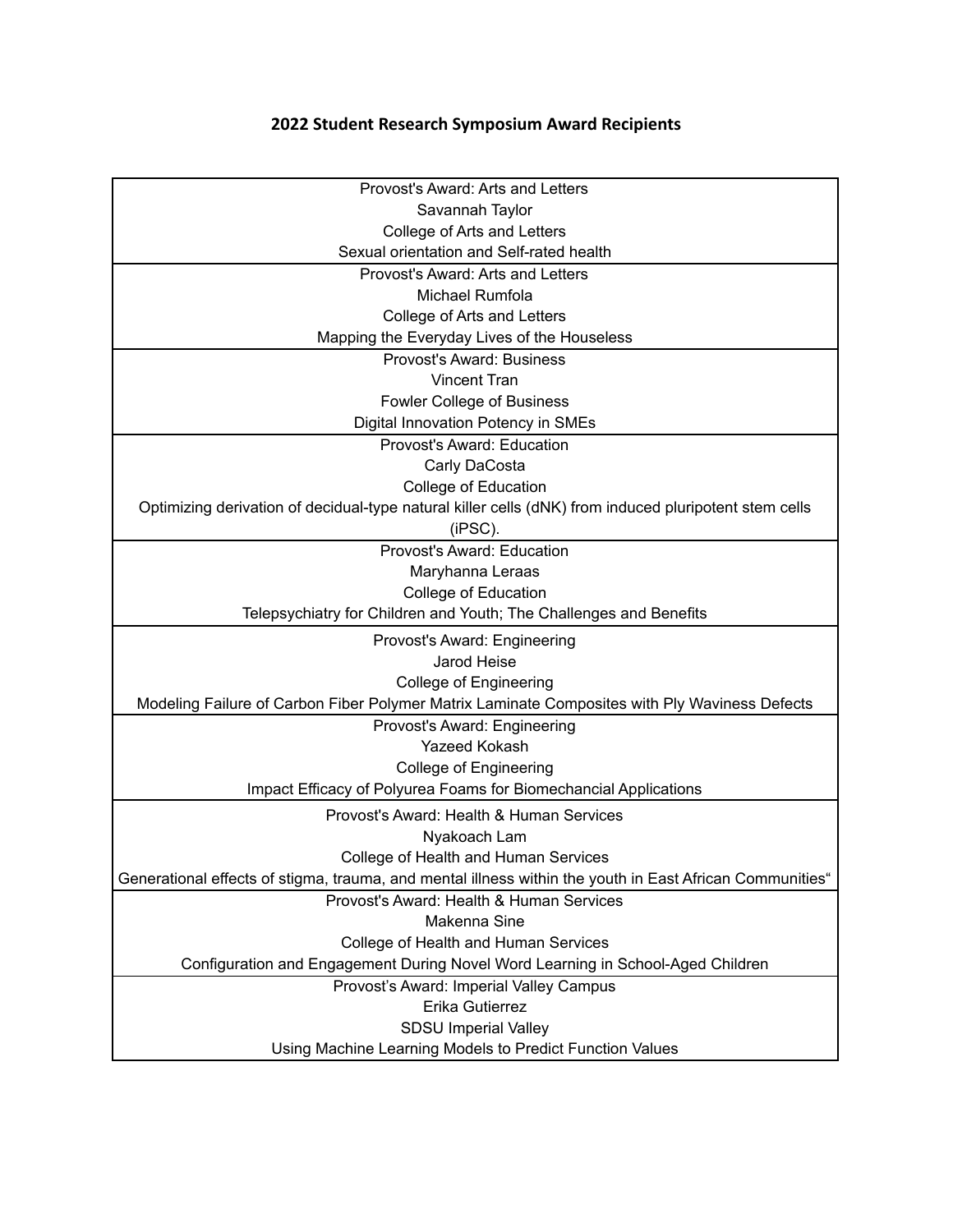| Provost's Award: Imperial Valley Campus                                                                                                      |
|----------------------------------------------------------------------------------------------------------------------------------------------|
| Mariela Ponce                                                                                                                                |
| <b>SDSU Imperial Valley</b>                                                                                                                  |
| Highest Rated Films Over a Thirty Year Period: A Statistical Analysis of the Significant Predictors of a                                     |
| <b>Film's Rating</b>                                                                                                                         |
| Provost's Award: Professional Studies & Fine Arts                                                                                            |
| Sheridamae Gudez                                                                                                                             |
| College of Professional Studies and Fine Arts                                                                                                |
| Using Social Disorganization Theory to Understand Police-Community Interaction in a Multi-Ethnic City:                                       |
| A Quantitative Study on Police Behavior in San Diego                                                                                         |
| Provost's Award: Professional Studies & Fine Arts                                                                                            |
| Alexandra Spencer                                                                                                                            |
| College of Professional Studies and Fine Arts                                                                                                |
| Examining the Emotional Labor Performed by Probation and Parole Staff                                                                        |
| Provost's Award: Sciences                                                                                                                    |
| Cayleen Bileckyj                                                                                                                             |
| <b>College of Sciences</b>                                                                                                                   |
| Establishing the Role of the Conserved TN Domain in Tinman                                                                                   |
| Provost's Award: Sciences                                                                                                                    |
| Elguja Gojiashvili                                                                                                                           |
| <b>College of Sciences</b>                                                                                                                   |
| Bifunctional phosphines bearing oxygenated substituents, and their metal complexes for                                                       |
| anti-Markovnikov addition of hydroxylic compounds to alkenes                                                                                 |
| <b>Library Award</b>                                                                                                                         |
| Emma Tsztoo                                                                                                                                  |
| <b>College of Sciences</b>                                                                                                                   |
| Employee Experience with Digital Transformation: From Culture Readiness to Active Participation                                              |
| <b>Library Award</b>                                                                                                                         |
| Jacqueline Erdkamp                                                                                                                           |
| College of Health and Human Services                                                                                                         |
| Effects of Exercise Intensity on Cardiometabolic Health in Individuals with Spinal Cord Injuries (SCI): a                                    |
| <b>Systematic Review</b>                                                                                                                     |
| <b>Library Award</b>                                                                                                                         |
| Samantha Rae                                                                                                                                 |
| <b>College of Sciences</b>                                                                                                                   |
| The Association Between Economic Stress and Episodic Memory                                                                                  |
| <b>Library Award</b>                                                                                                                         |
| <b>Christine Jacobites</b>                                                                                                                   |
| College of Arts and Letters                                                                                                                  |
| The World's First Attempt at Monotheism? A Closer Look at Akhenaten's Religious Reforms                                                      |
|                                                                                                                                              |
|                                                                                                                                              |
|                                                                                                                                              |
|                                                                                                                                              |
| Dean's Award: Arts and Letters<br>Denisse Vera<br>College of Arts and Letters<br>Female Genital Mutilation in Kenya in comparison to Somalia |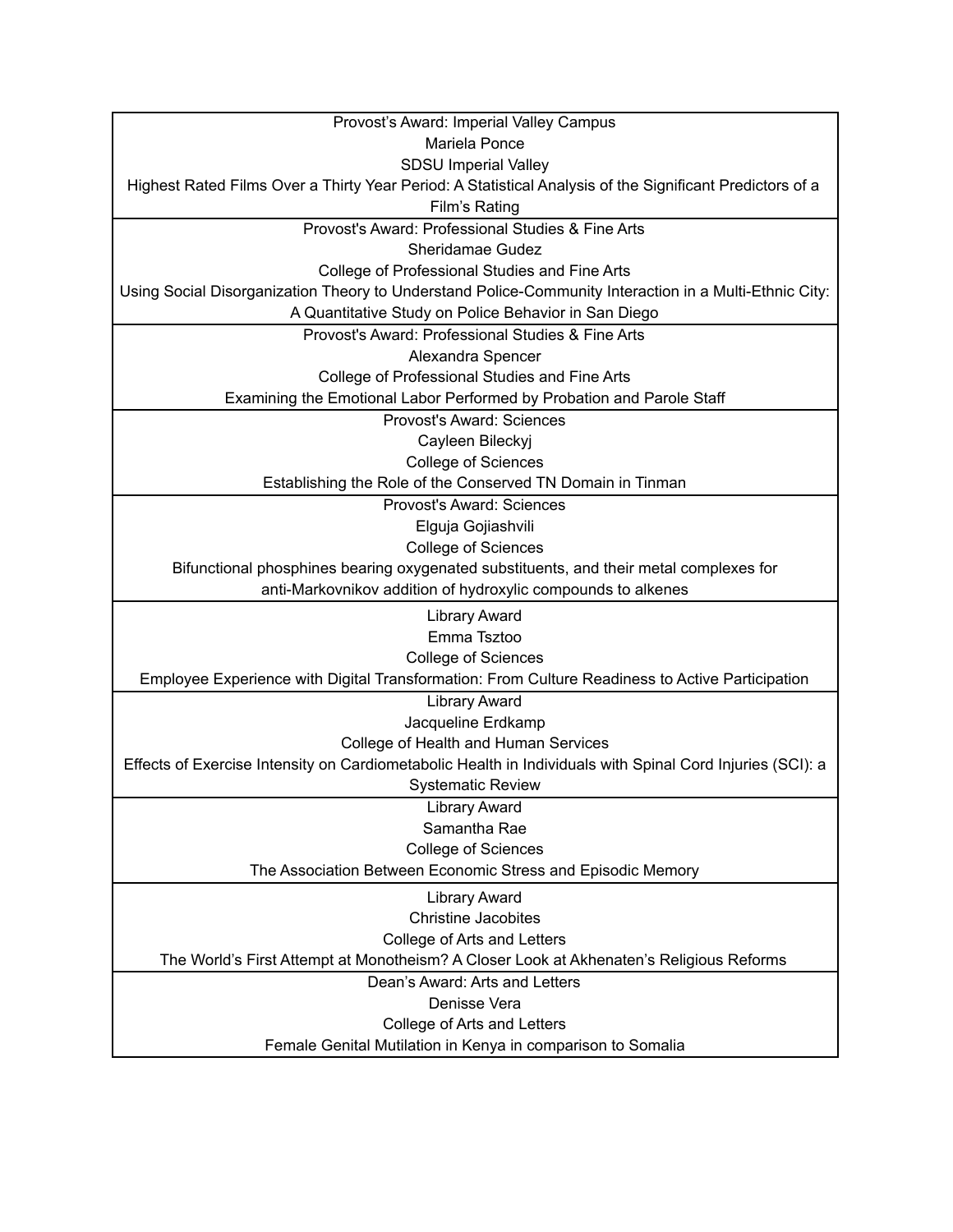| Dean's Award: Arts and Letters                                                                     |
|----------------------------------------------------------------------------------------------------|
| Catherine Drzewiecki                                                                               |
| College of Arts and Letters                                                                        |
| Amerasain Diplomacy (or Lack Thereof): The Cold War Relationship Between the United States and the |
| Philippines                                                                                        |
| Dean's Award: Business                                                                             |
| Julia Stasio                                                                                       |
| <b>Fowler College of Business</b>                                                                  |
| Mapping the Everyday Lives of the Houseless                                                        |
| Dean's Award: Business                                                                             |
| <b>Timothy Seitola</b>                                                                             |
| <b>Fowler College of Business</b>                                                                  |
| <b>Digital Entrepreneurial Mindset</b>                                                             |
| Dean's Award: Education                                                                            |
| Lucyann Atkins                                                                                     |
| College of Education                                                                               |
| "What does it mean to be a anti-racist science educator and what does it look like?": A Cross-Case |
| Study on Teacher Candidates' Anti-Racist Science Teaching Conceptualizations                       |
| Dean's Award: Education                                                                            |
| Rosa Tejeda                                                                                        |
| College of Education                                                                               |
| STEM Experiential Learning at Hispanic Serving Institutions: Latinx Servingness                    |
| Dean's Award: Engineering                                                                          |
| Stephania Moreno                                                                                   |
| <b>College of Engineering</b>                                                                      |
| Numerical Nonlinear Analysis of Reinforced Concrete Structures                                     |
| Dean's Award: Engineering                                                                          |
| <b>Adrian Rivera</b>                                                                               |
| <b>College of Engineering</b>                                                                      |
| Sensitivity Analysis of Geometric Imperfection Sources in Aluminum Honeycomb Cores on Compression  |
| <b>Mechanical Behavior</b>                                                                         |
| Dean's Award: Health & Human Services                                                              |
| Amanda Laird                                                                                       |
| College of Health and Human Services                                                               |
| Reliability of Speech Sound Transcriptions in Teletherapy                                          |
| Dean's Award: Health & Human Services                                                              |
| <b>Brittney Seidemann</b>                                                                          |
| College of Health and Human Services                                                               |
| Aging out of dependent coverage and health insurance trends                                        |
| Dean's Award: Imperial Valley Campus                                                               |
| Andrea Van Bebber                                                                                  |
| <b>SDSU Imperial Valley</b>                                                                        |
| COVID-19 Vaccine Hesitancy among Mexican-Americans in the Imperial Valley                          |
| Dean's Award: Imperial Valley Campus                                                               |
| Carlos Fitch                                                                                       |
| <b>SDSU Imperial Valley</b>                                                                        |
| An archival exploration of San Diego State University - Imperial Valley Growth                     |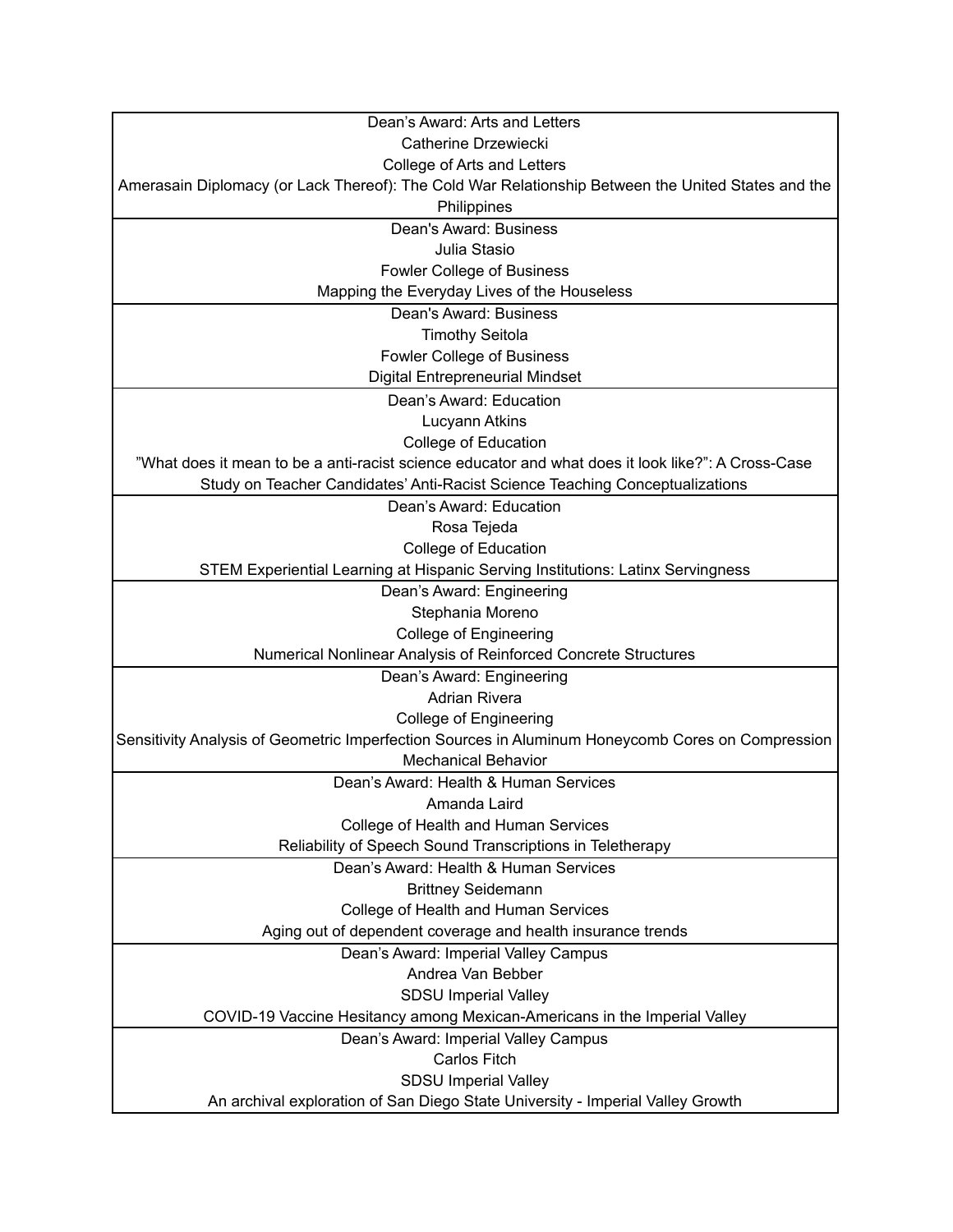| Dean's Award: Professional Studies & Fine Arts                                                       |
|------------------------------------------------------------------------------------------------------|
| Shaylee Anderson                                                                                     |
| College of Professional Studies and Fine Arts                                                        |
| Chronically Online: An Analysis of Parasocial Relationships                                          |
| Dean's Award: Professional Studies & Fine Arts                                                       |
| <b>Nicolas Gutierrez III</b>                                                                         |
| College of Professional Studies and Fine Arts                                                        |
| Services, Not Sweeps: Community Responses to City-Sanctioned Homeless Encampment Sweeps in           |
| Los Angeles, CA                                                                                      |
| Dean's Award: Sciences                                                                               |
| Abbie Rieder                                                                                         |
| <b>College of Sciences</b>                                                                           |
| Fundamentals of Vaping-Associated Pulmonary Injury Leading to Severe Respiratory Distress            |
| Dean's Award: Sciences                                                                               |
| Marissa Balagtas                                                                                     |
| <b>College of Sciences</b>                                                                           |
| Analysis of the links between bound divalent cation and a 10 helix conformation in x-ray crystal     |
| structures of human and mouse isocitrate dehydrogenase I                                             |
| Undergraduate Research Excellence Award                                                              |
| Samantha Tasman                                                                                      |
| <b>College of Sciences</b>                                                                           |
| Investigating How Prenatal THC, Nicotine, and Combination of Both Affects Sensorimotor Maturation in |
| Rats                                                                                                 |
| Undergraduate Research Excellence Award                                                              |
| Sydney Olfus                                                                                         |
| <b>College of Sciences</b>                                                                           |
| Parental Attitudes on Genetic Testing on Pediatric Cancer Patients                                   |
| Undergraduate Research Excellence Award                                                              |
| Pria Bose                                                                                            |
| <b>College of Sciences</b>                                                                           |
| Short-Term Exercise Blunts Vaping Induced Pulmonary Injury                                           |
| Undergraduate Research Excellence Award                                                              |
| JJ Rezaei                                                                                            |
| College of Professional Studies and Fine Arts                                                        |
| Trans Representation in Video Games                                                                  |
| Undergraduate Research Excellence Award                                                              |
| Shea O'Donnell                                                                                       |
| <b>College of Sciences</b>                                                                           |
| Comparing Suicidality and Attachment Styles within a Sample with Adverse Childhood Experiences       |
| Undergraduate Research Excellence Award                                                              |
| <b>Amber Davis</b>                                                                                   |
| College of Health and Human Services                                                                 |
| Racial/Ethnic and Gender Differences of Cigarette Smoking Rates: California Compared to Tobacco      |
| <b>Growing States</b>                                                                                |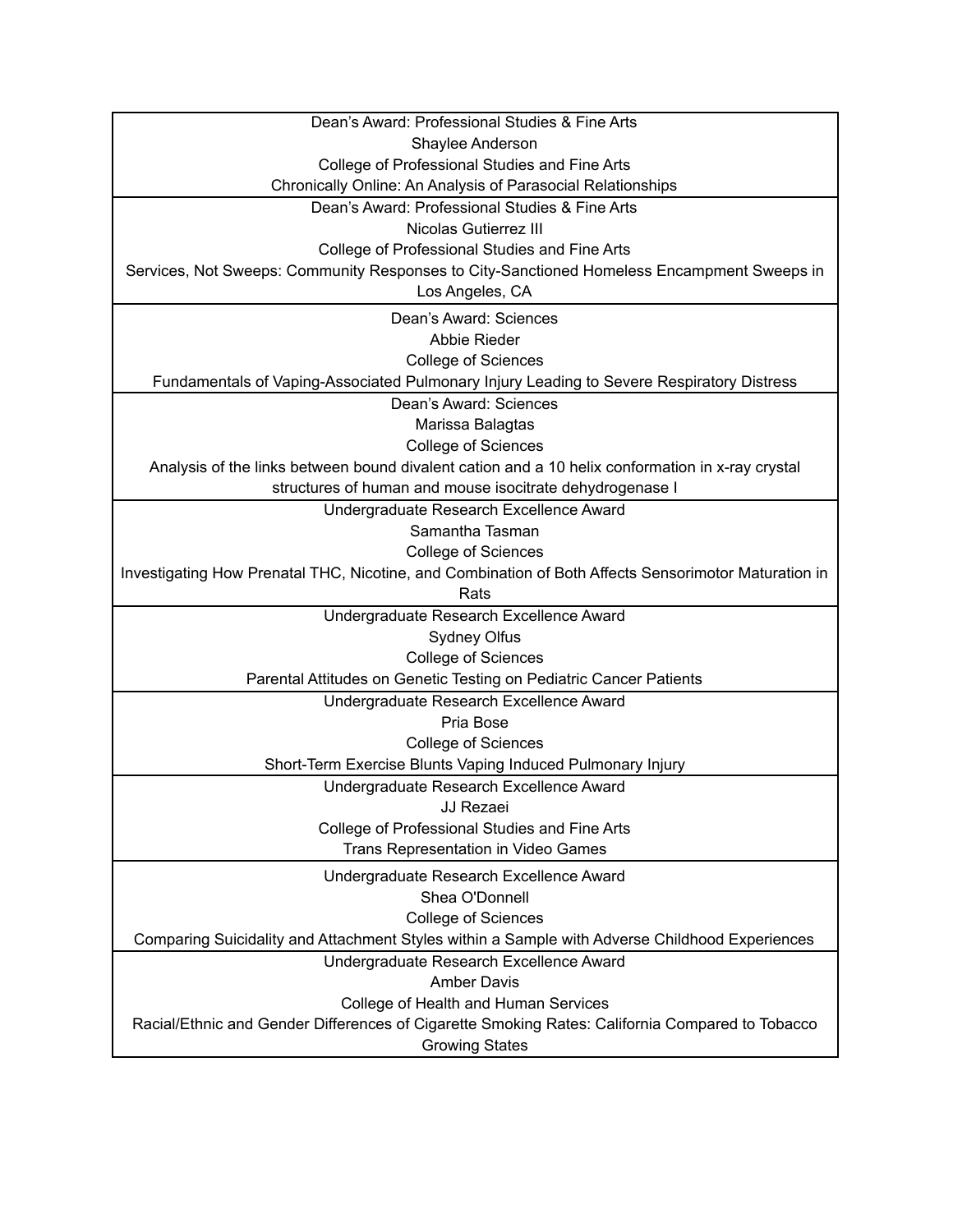| Undergraduate Research Excellence Award                                                                 |
|---------------------------------------------------------------------------------------------------------|
| Anna Kelley                                                                                             |
| College of Arts and Letters                                                                             |
| Underappreciated Labor: College Students and the Job Search                                             |
| Undergraduate Research Excellence Award                                                                 |
| Julia Lyell                                                                                             |
| College of Professional Studies and Fine Arts                                                           |
| All Gays Go to Heaven                                                                                   |
| Undergraduate Research Excellence Award                                                                 |
| Elijah Sowunmi                                                                                          |
| <b>College of Engineering</b>                                                                           |
| Study of Bench Scale Anaerobic Digesters for the development of improved onsite and mobile sanitation   |
| solutions                                                                                               |
| Undergraduate Research Excellence Award                                                                 |
| Claire Wu                                                                                               |
| <b>Fowler College of Business</b>                                                                       |
| Cybersecurity and Risk Initiative in Big Accounting Firms: An Experimental Perspective                  |
| Summer Undergraduate Research Program (SURP) Award                                                      |
| Rebekah Alvarado                                                                                        |
| College of Arts and Letters                                                                             |
| <b>Systematic Review Process</b>                                                                        |
| Summer Undergraduate Research Program (SURP) Award                                                      |
| <b>Lily Harrison</b>                                                                                    |
| <b>College of Sciences</b>                                                                              |
| Developmental exposures to non-nutritive sweeteners impact pancreatic development in the zebrafish,     |
| Danio rerio                                                                                             |
| Charles Wei-hsun Fu Foundation Philosophy Award                                                         |
| <b>Mariel Valle</b>                                                                                     |
| College of Arts and Letters                                                                             |
| The Conundrum of Child Upbringing                                                                       |
| <b>Arts Alive Award</b>                                                                                 |
| Dayne Sakazaki                                                                                          |
| College of Professional Studies and Fine Arts                                                           |
| Yoko Ono & Fluxus: Blurring Boundaries, Creating Value                                                  |
| Outstanding Creative and Performing Arts Award                                                          |
| Nancy Bahena                                                                                            |
| College of Arts and Letters                                                                             |
| Latinas in San Diego Informal economies during the COVID-19 pandemic                                    |
| Research Award for Diversity, Inclusion and Social Justice                                              |
| Sara Rodrigue                                                                                           |
| College of Health and Human Services                                                                    |
| Pilot Testing a Field Assessment Tool to Assess Inequity in Public Restroom Access and Quality          |
| Research Award for Diversity, Inclusion and Social Justice                                              |
| Dania Abu Baker                                                                                         |
| College of Health and Human Services                                                                    |
| Intergenerational trauma and substance use: A qualitative study exploring substance use within the East |
| Africa community in San Diego, California                                                               |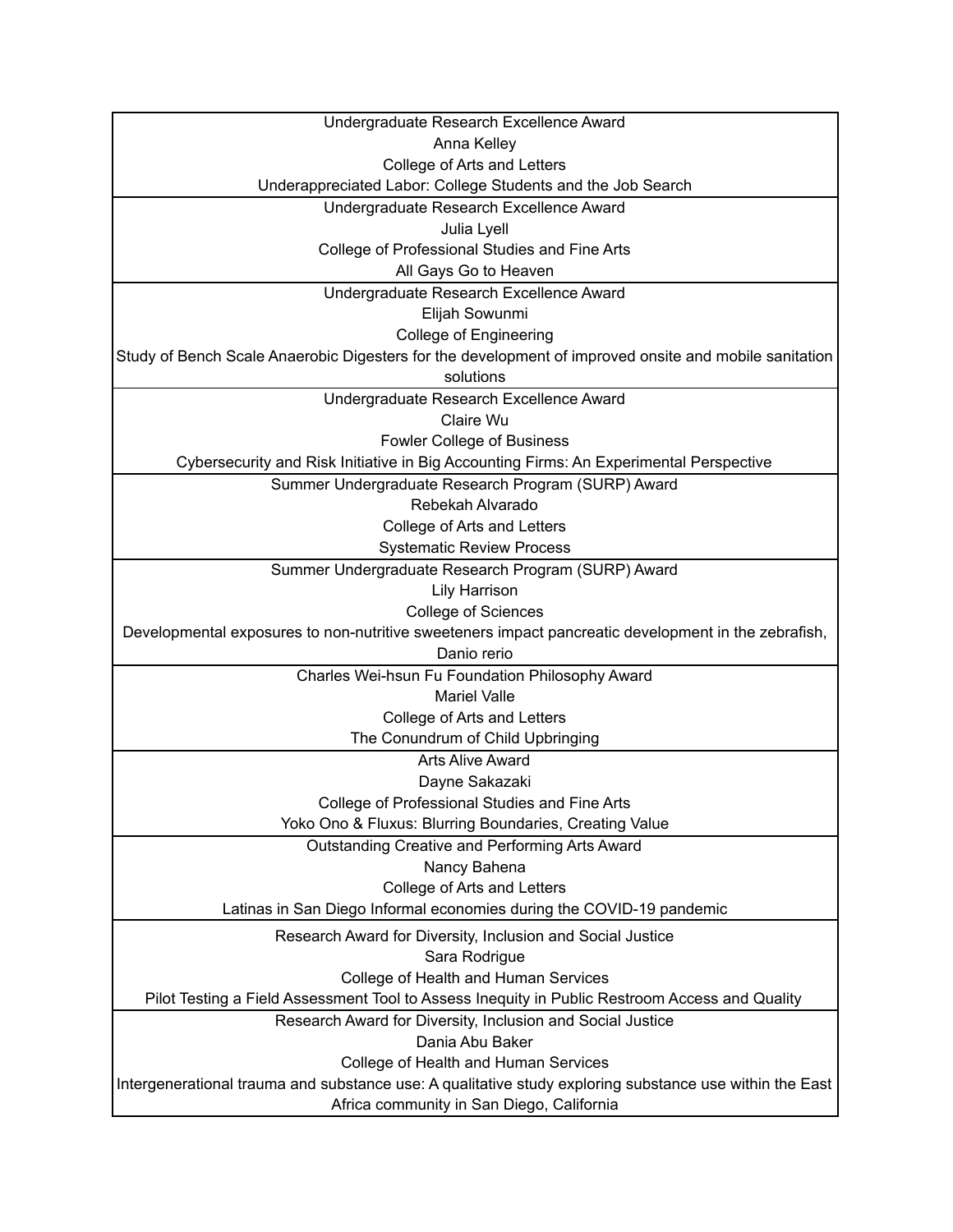| Research Award for Diversity, Inclusion and Social Justice                                             |
|--------------------------------------------------------------------------------------------------------|
| Kayla Daniels                                                                                          |
| College of Arts and Letters                                                                            |
| Yearning to Breathe Free Air: Black Towns in the American West, 1870-1920                              |
| Research Award for Diversity, Inclusion and Social Justice                                             |
| <b>Catalina Torres</b>                                                                                 |
| College of Health and Human Services                                                                   |
| Qualitative analysis of the impact of socioeconomic factors on eating disorder risk among transgender  |
| and gender diverse young adults                                                                        |
| Research Award for Diversity, Inclusion and Social Justice                                             |
| Ray Cameron Vialu                                                                                      |
| College of Health and Human Services                                                                   |
| The Role of Social Determinants of Health in Veteran Suicide: A Systematic Literature Review           |
| <b>Sustainability Award</b>                                                                            |
| Cassidy McCallum                                                                                       |
| <b>College of Sciences</b>                                                                             |
| Anchoring Metal Halide Perovskite Nanocrystals on Single-Wall or Multi- Wall Carbon Nanotubes for      |
| CO2 Photoreduction                                                                                     |
| <b>HSI/AANAPISI Award</b>                                                                              |
| Matyas Hanna                                                                                           |
| <b>College of Sciences</b>                                                                             |
| Impact of COVID-19 pandemic restrictions on the start of treatment after cancer diagnosis for patients |
| enrolled in IRB approved study at UC San Diego, Moores Cancer Center Biorepository                     |
| <b>HSI/AANAPISI Award</b>                                                                              |
| Angel Chukwu                                                                                           |
| College of Health and Human Services                                                                   |
| Do Parenting Behaviors Mediate the Relationship Between Parental Mental Health and Child Weight        |
| Status?                                                                                                |
| Women in Engineering Award                                                                             |
| Aubrey Benjamin                                                                                        |
| <b>College of Engineering</b>                                                                          |
| Effects of Pulsatility and Outflow Graft Diameter on Aortic Arch Flow with a LVAD                      |
| Women in Engineering Award                                                                             |
| Danielle Hunt                                                                                          |
| <b>College of Engineering</b>                                                                          |
| Modeling the effects of fire and vegetation management on flooding and sediment transport in an urban  |
| stream system                                                                                          |
| Women in Engineering Award                                                                             |
| Kaylin Borders                                                                                         |
| <b>College of Engineering</b><br>Fuel-Optimal Powered Descent for Human Mars Missions                  |
| President's Award for the Arts                                                                         |
| Alexander Zimmerman                                                                                    |
| College of Professional Studies and Fine Arts                                                          |
| American Hero                                                                                          |
|                                                                                                        |